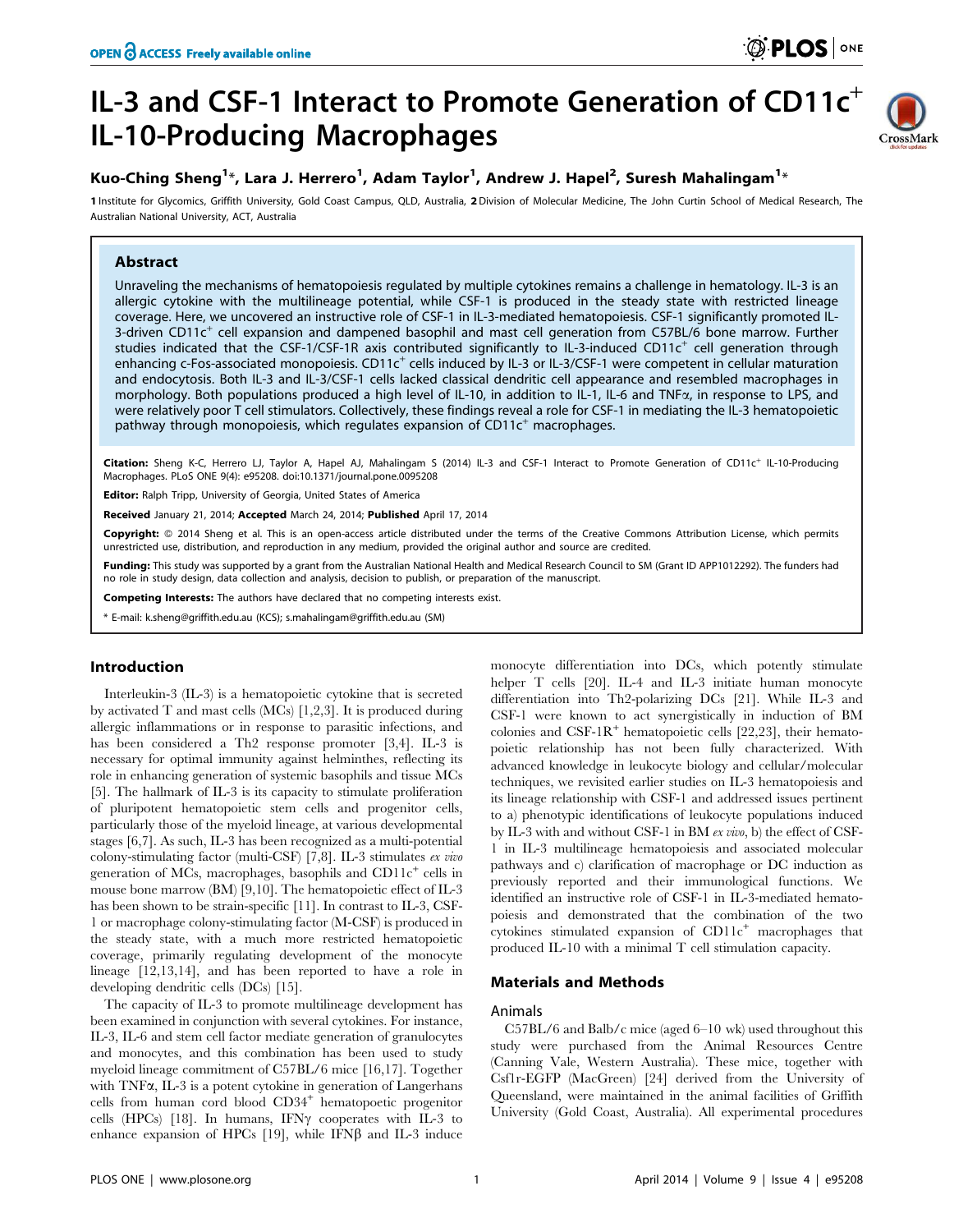were conducted following the animal ethics guideline of Griffith University Animal Ethics Committee (GLY/06/12/AEC).

## Bone marrow culture

BM cells from murine femurs and tibias were collected and treated with red blood cell lysis buffer (BD Biosciences, Franklin Lakes, NJ) for 5 min. Cells were washed and cultured with complete RPMI 1640 media at  $5 \times 10^5$  cells/ml in 24-well plates. Recombinant mouse IL-3 (eBioscience, San Diego, CA), GM-CSF and CSF-1 (eBioscience) were used at 10 ng/ml. At days 3, 6 and 9, one half of the culture media was aspirated and slowly replenished with media containing 20 ng/ml cytokines, without disturbing cells as described [25]. In some experiments, cells were co-incubated with  $5 \mu g/ml$  CSF-1R blocking antibody anti-CD115 (AFS98) (eBioscience) [26] or isotype control antibody (Rat IgG2a k) (eBioscience).

#### Cell phenotype and morphology

Cells  $(2\times10^5)$  were pelleted and treated with Fc Block (2.4G2, BD Biosciences). They were then labeled with fluorescent antibodies including FITC-anti-CD11b (M1/70, BD), APCeflour780-anti-CD11c, APC-anti-FceRI (MAR-1, eBiosceince) and Percp-anti-c-kit (2B8, Biolegend). The cell/antibody mix was incubated at  $4^{\circ}C$  for 30 min. Cells were washed for flow cytometry analysis (CyAn ADP, Beckman Coulter). To examine cell morphology, cells were imaged by the 40X lens in bright field in a 24-well plate, using the ECLIPSE TS100 microscope (Nikon, Tokyo, Japan).

# Purification of  $CD11c^{+}$  and T cells

CD11c<sup>+</sup> and T cells were purified by magnetic cell sorting. To purify CD11c<sup>+</sup> cells, BM culture cells were incubated with anti-CD11c (N418) MAC beads  $(10 \text{ µl}/10^7 \text{ cells})$  (Miltenyi Biotec, Auburn, CA) in the presence of 2% FCS and 2 mM EDTA in PBS at  $4^{\circ}$ C for 15 min. Cells were positively selected with the MAC LS column and the magnetic separator (Miltenyi Biotech).  $CD11c^+$ cell purity was at least 93%. T cells were isolated from spleen. Briefly, splenocytes were incubated with a cocktail of biotinconjugated antibodies and anti-biotin microbeads (Miltenyi Biotech) to label non-T cells. Cells were negatively selected with the LS column as described. T cell purity was  $>90\%$ .

#### Cytokine production

 $CD11c<sup>+</sup>$  cells (10<sup>6</sup>/ml) were seeded in triplicates in the 24-well plates and stimulated by LPS (1 µg/ml) for 24 h. Supernatants were collected for cytokine detection by ELISA. TNF $\alpha$ , INF $\gamma$ , IL- $1\beta$  and IL-6 were detected using BD Biosciences kits, while IL-10, R&D Systems kits. Briefly, antibody-coated microtiter plates (Sarstedt, Nümbrecht, Germany) were washed with 0.05% tween in PBS, and samples were added after blocking with FCS for 2 h. Plates were washed and biotin coated detection antibody added for 2 h. Streptavidin-horseradish-peroxidase and the substrate (R&D) were added and the colorimetric reaction was stopped by 2N  $H<sub>2</sub>SO<sub>4</sub>$ . The optical density of each well was determined at 450 nm by Wallac Vitor3 1420 Multi-label Counter (PerkinElmer, Waltham, MA).

# $CD11c<sup>+</sup>$  cell maturation and antigen uptake

Cells were stimulated with LPS  $(1 \mu g/ml)$  derived from Escherichia coli (0111:B4; Sigma-Aldrich, St. Louis, MO) at  $37^{\circ}$ C for 24 h. Cells  $(5 \times 10^5)$  were collected, washed and incubated with Fc Block at  $4^{\circ}$ C for 5 min. They were labeled with APCconjugated anti-CD40 (HM40-3, eBioscience), FITC-anti-CD80 (16-10.A1, eBioscience), PE-Cy7-anti-CD86 (GL1, BD), APC-MHC-class I (H2Kb) (AF6-88.5.5.3, eBioscience) and PE-Cy7- MHC class II (IA, IE) (M5/114.15.2, Biolegend, San Diego, CA), together with APC-anti-eFlour780-anti-CD11c (N418, eBioscience) or PE-anti-CD11c (HL3, BD) at  $4^{\circ}$ C for 30 min. In flow cytometry, live CD11c<sup>+</sup> PI-negative cells were gated to evaluate maturation. To evaluate antigen uptake, cells were incubated with 10  $\mu$ g/ml FITCdextran (Sigma Aldrich) at  $4^{\circ}$ C or  $37^{\circ}$ C for 15 min. Cells were then labeled with APC-eFlour780-anti-CD11c. The capacity of  $CD11c^+$ cells in dextran uptake was evaluated.

#### Transcriptional analysis of hematopoiesis

BM cell culture was harvested at day 3 and lineage-depleted. Briefly, cells were pelleted and incubated with biotin-lineage antibody cocktail (10  $\mu$ 1/10<sup>7</sup> cells) (Miltenyi Biotec), followed by anti-biotin MicroBeads (Miltenyi Biotec). Cells were negatively selected using LS column as described. Lineage-negative cells were collected and preserved in TRIzol (Invitrogen, Victoria, Australia) at -80 $^{\circ}$ C. Total RNA was isolated. RNA (1 µg) was reverse transcribed using random primers (Promega, Madison, WI) and M-MLV Reverse Transcriptase (Promega). cDNA (50 ng) was used as a template for SYBR Green real-time PCR (Roche, NSW, Australia) on a CFX96 Touch System (Biorad, Hercules, CA) using a standard three-step melt program (95 $^{\circ}$ C for 15 s, 55 $^{\circ}$ C for  $30 \text{ s}$  and  $72^{\circ} \text{C}$  for  $30 \text{ s}$ ). Primers were designed for the quantification of C/EBPA (F 5 CGG TGC GCA AGA GCC GAG AT; R 5 CCC GCA GCG TGT CCA GTT CA) and c-fos (F 5 ACT AGA GAC GGA CAG ATC TG; R 5 ATA ACG GGA ACG CAG CAG TA). Data were normalized to the housekeeping gene HPRT1 (QuantiTec, Qiagen, Victoria, Australia) and presented as the relative level of expression.

#### Mixed lymphocyte reaction

Purified C57BL/6 CD11c<sup>+</sup> cells  $(2-8\times10^3)$  derived from IL-3, IL-3/CSF-1 and GM-CSF culture were co-cultured in triplicates with purified  $2\times10^4$  Balb/c T cells, which had been labeled with  $5 \mu M$  CFSE, in a 96-well round bottom plate. At day 3, cells were collected and T cell proliferation was evaluated by CFSE fluorescence in flow cytometry. The percentages of cells proliferated were determined by gating on CD3<sup>+</sup> cell populations with descended FITC fluorescence.

#### Statistical analysis

All data are shown as the mean  $\pm$  SEM, where statistical analysis is required. Significance between experimental groups was determined by the  $p$  value (<0.05), using student t test or one-way ANOVA.

#### Results and Discussion

## CSF-1 modulates the IL-3 multilineage hematopoiesis in BM

We have examined the effect of IL-3 on cell generation kinetics of BM ex vivo. IL-3 primarily induced three cell populations, CD11b<sup>+</sup>CD11c<sup>+</sup> cells, FceRI<sup>+</sup>c-kit<sup>-</sup> basophils and FceRI<sup>+</sup>c-kit<sup>+</sup>  $MCs$  (Fig. 1). The rapid increase in numbers of  $CD11c^{+}$  cells was followed by moderate expansion of basophils, whereas the development of MCs occurred later (Fig. 1). This sequential induction of three distinct IL-3 regulated populations may be linked to their specific roles at various stages of the allergic immune response. While CSF-1 alone had a minimal effect on DC generation, the addition of CSF-1 into IL-3 treated cultures significantly increased both the percentage and absolute number of CD11c<sup>+</sup> cells, with the percentage peaking at day 12 and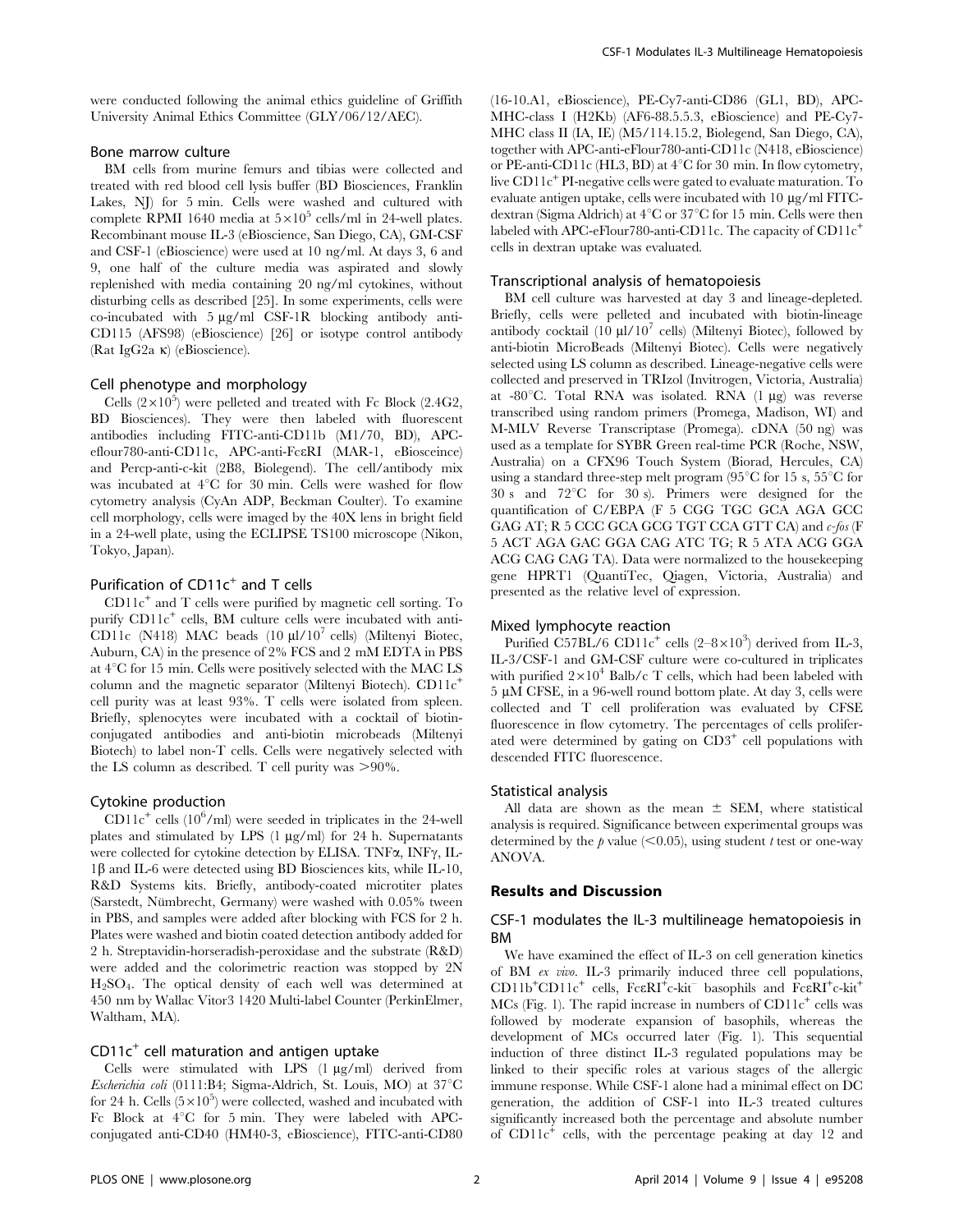

Figure 1. CSF-1 reinstructs IL-3-mediated hematopoiesis. BM cells were cultured with IL-3, CSF-1 or IL-3/CSF-1 in triplicates in the 24-well plate. At days 3, 6, 9 and 12, cells in each well were collected and counted, labeled with specified antibodies and analyzed by flow cytometry. The .<br>percentage and number of live CD11b<sup>+</sup>CD11c<sup>+</sup> cells (A, B) and Fc $\epsilon$ RI<sup>+</sup>c-kit<sup>-</sup> basophils and Fc $\epsilon$ RI<sup>+</sup>c-kit<sup>+</sup> MCs (C, D) were determined as the mean ± SEM.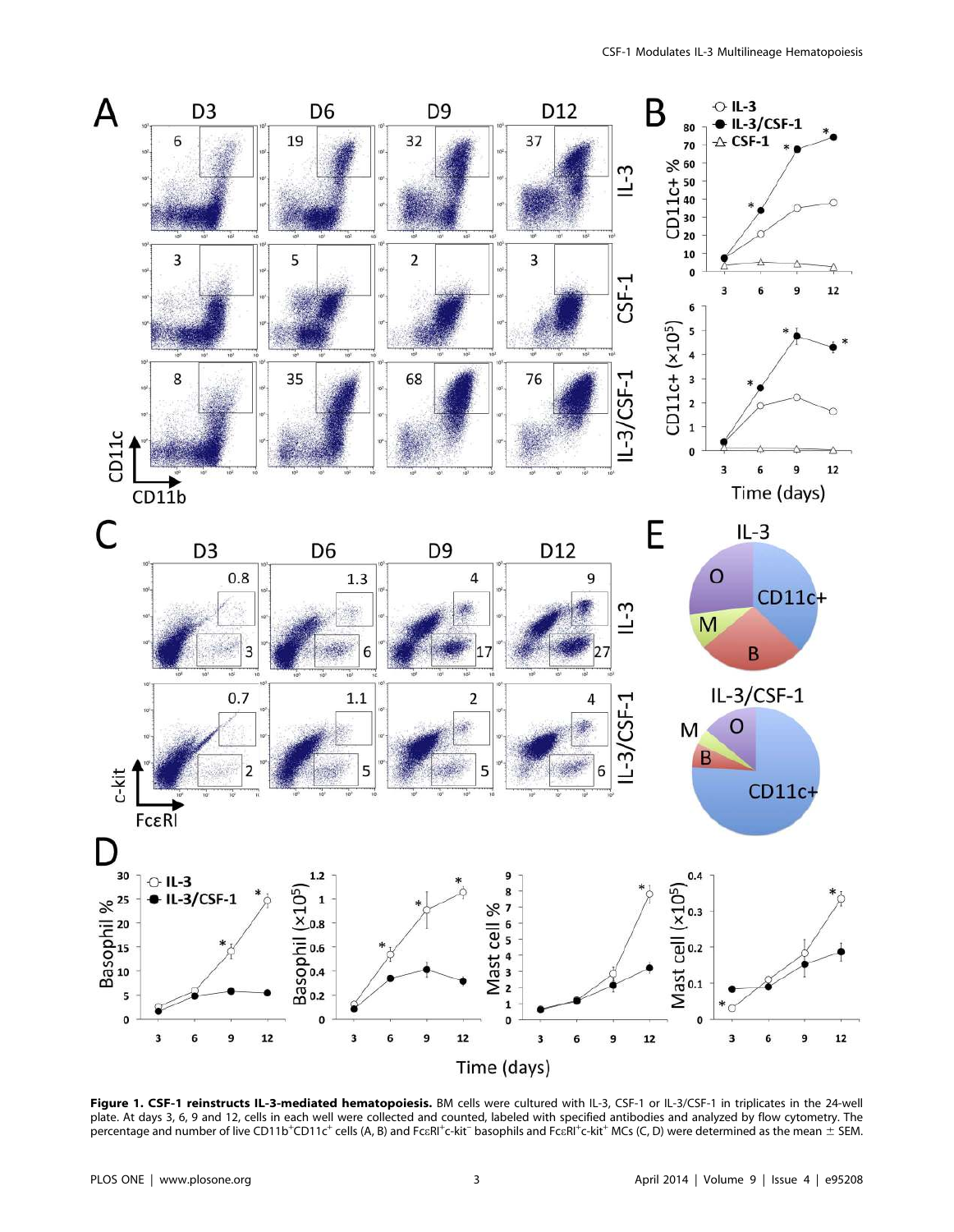Cellular compositions of IL-3 and IL-3/CSF-1 cultures at day 12 were compared in the pi chart. B, basophils; M, mast cells; O, other cells (E). Data shown are representative of four separate experiments. \*p<0.05 (IL-3 vs. IL-3/CSF-1), One-way ANOVA Bonferroni test for (B) and unpaired student's t test for  $(D)$ 

doi:10.1371/journal.pone.0095208.g001

absolute number at day 9 (Fig. 1A and 1B). CSF-1/IL-3 induced more than a two-fold increase of the CD11c<sup>+</sup> cell yield, compared with IL-3 treatment alone (Fig. 1A and 1B). In contrast to  $CD11c^+$ cells, IL-3-induced generation of basophils and MCs, both in percentages and numbers, was depressed by the addition of CSF-1 (Fig. 1C and 1D). Both IL-3 and IL-3/CSF-1 had a comparable potent effect in inducing overall cell expansion (Fig. S1). There was no effect of CSF-1 on expansion of CD11c<sup>+</sup> cells with GM-CSF



Figure 2. The CSF-1/CSF-1R axis contributes to IL-3-mediated CD11c<sup>+</sup> cell expansion. (A) BM cells were cultured with IL-3 or IL-3/CSF-1, in the presence of the anti-CSF-1R (AFS98) or isotype control antibody in triplicates in the 24 well plate. At day 6, cells were labeled for flow cytometry analysis. The percentages and numbers of live CD11b<sup>+</sup>CD11c<sup>+</sup> DCs derived from different conditions were compared. (B) BM cells from C57BL/6 or MacGreen (MG) were isolated and incubated with media, IL-3 or IL-3/CSF-1 in triplicates in the 24 well plate. At 24 h, cells were collected and analyzed for EGFP expression. (C) BM cells were cultured with IL-3 or GM-CSF in triplicates for 3 days. Supernatants were collected to determine CSF-1. (D) BM cells were cultured with IL-3 or IL-3/CSF-1 in triplicates. At day 3, cells were collected and lineage-depleted. Total RNA was extracted and relative expressions of c-Fos and C/EBPa transcripts were determined by real time PCR. Data shown are representative of three separate experiments.  $*p$ <0.05, One-way ANOVA Bonferroni test for (B) and student's t test, unpaired for (A) and (D). doi:10.1371/journal.pone.0095208.g002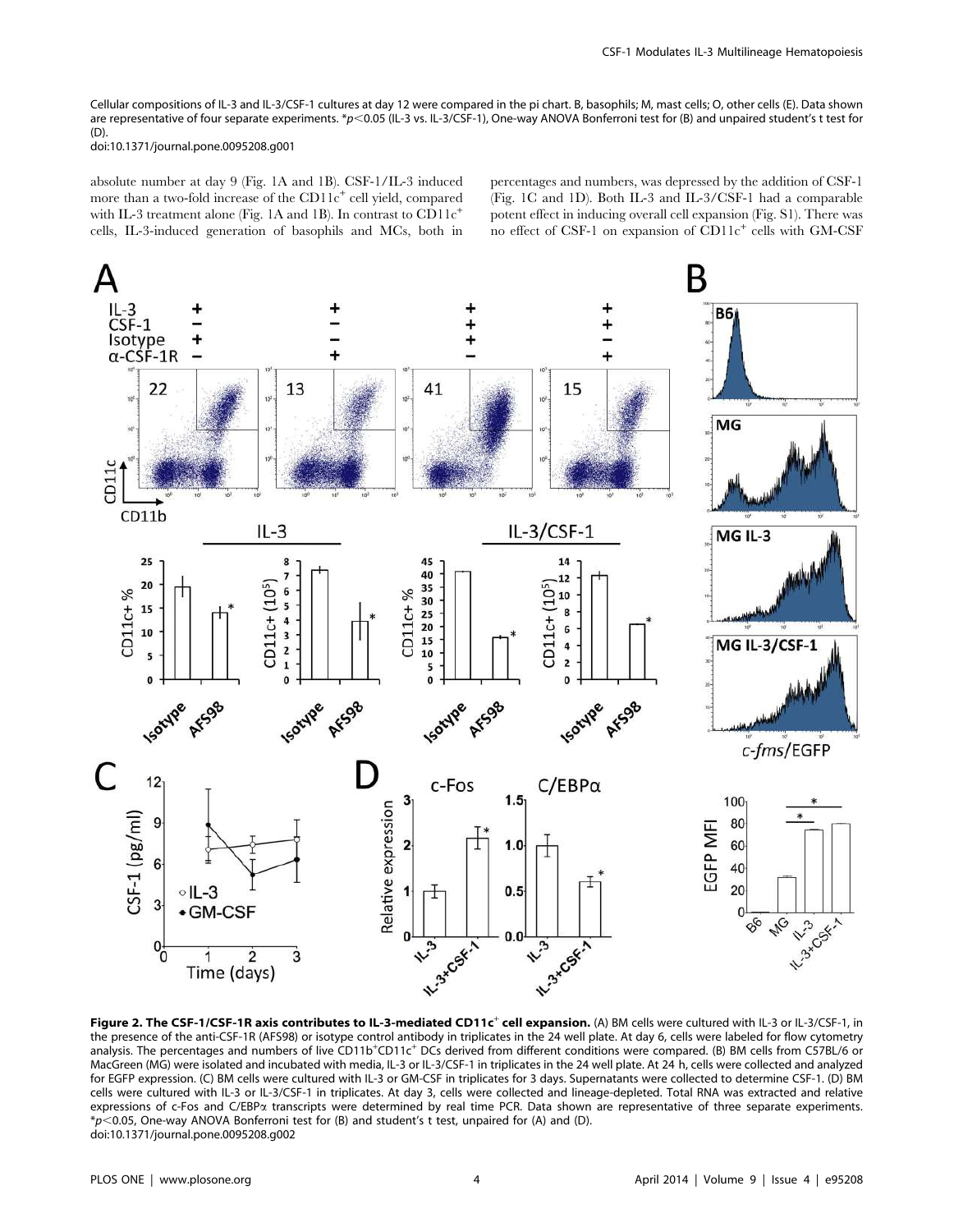

Figure 3. Functional comparison between IL-3 and IL-3/CSF-1 DCs. BM cells were cultured with IL-3 or IL-3/CSF-1. At day 6, CD11c<sup>+</sup> cell functions were examined. (A) Isolated CD11c<sup>+</sup> cells were stimulated with LPS for 24 h. The maturation state was evaluated using fluorochromeconjugated antibodies targeting CD40, CD80, CD86, MHC-class I and II. The shaded area represents cells treated with the isotype antibody. The green and red areas represent cells with and without LPS stimulation, respectively. The numbers in colors denote respective MFI. (B) Cells were treated with 1 µg/ml FITC-dextran at  $4^{\circ}$ C for 30 min or 37°C for 15 min. The binding and uptake of dextran were determined by FITC fluorescence in flow cytometry. The shaded area represents cells only, whereas the light and bright blue areas represent cells incubated with FITC-dextran at  $4^{\circ}$ C and  $37^{\circ}$ C, respectively. The numbers in colors denote respective MFI. (C) The morphology of IL-3 and IL-3/CSF-1-induced CD11c<sup>+</sup> cell culture was examined under the microscope. (D) Purified IL-3 or IL-3/CSF-1 DCs (2×10<sup>5</sup>/200 µl) were stimulated with LPS (1 µg/ml) in a 96-well plate. At 24 h, supernatants were collected and cytokine levels were determined by ELISA. (E) C57BL/6 CD11c<sup>+</sup> cells derived from IL-3, IL-3/CSF-1 and GM-CSF BM culture were co-incubated with Balb/c CFSE-labeled T cells in specified (CD11c<sup>+</sup>/T cell) ratios in triplicates in the 96 well plate. Proliferation of T cells was determined and compared, based on the gate of the CD3<sup>+</sup> cell population with descended CFSE fluorescence. Data shown are representative of at least three separate experiments.  $p$ <0.05 (student's t test, unpaired). doi:10.1371/journal.pone.0095208.g003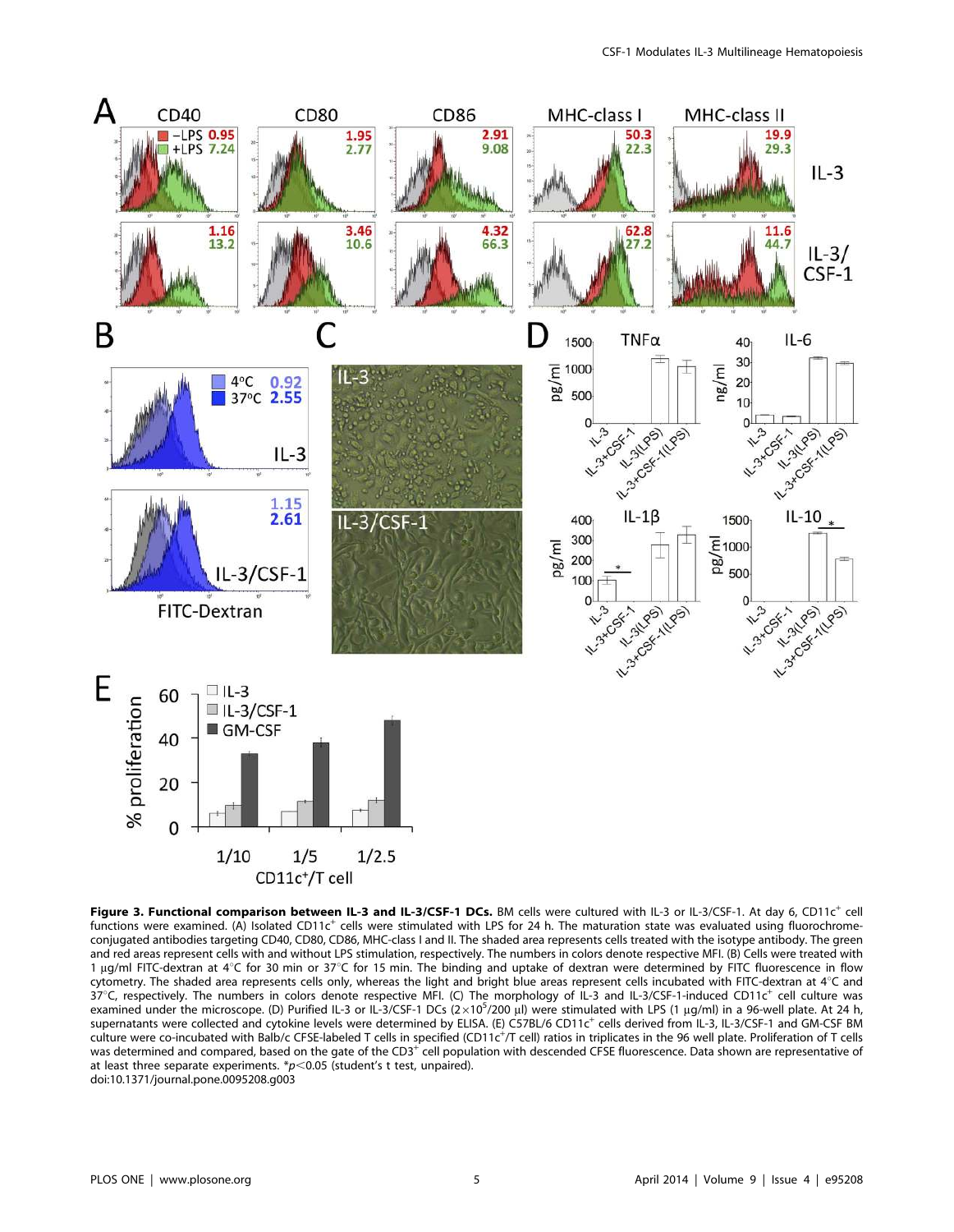(Fig. S2A), a potent cytokine that is associated with the generation of inflammatory DCs [27], even though CSF-1 was able to enhance generation of total cells in cultures containing this cytokine (Fig. S2B).

# CSF-1/CSF-1R interactions contribute to IL-3-induced  $CD11c<sup>+</sup>$  cell generation by enhancing monopoiesis

We further investigated the mechanism by which CSF-1 modulates the IL-3-mediated hematopoietic pathway. CD11c<sup>+</sup> cell generation mediated by IL-3 was significantly inhibited when CSF-1R was blocked with AFS98 (Fig. 2A). In contrast, the AFS98 antibody had no effect on the generation of CD11c<sup>+</sup> cells induced by GM-CSF (Fig S3). In a positive control, AFS98 blocked the action of CSF-1, resulting in a similar level of CD11c<sup>+</sup> cell generation to that seen in the AFS98 treated IL-3 culture (Fig. 2A). The dependence of IL-3 on CSF-1R in inducing CD11c<sup>+</sup> generation was further validated by two findings. First, expression of the CSF-1R reporter  $c$ -fms/EGFP in MacGreen BM cells was rapidly induced by IL-3 with or without CSF-1 (Fig. 2B). Second, albeit at a low level, CSF-1 was produced and remained at a constant level at the early stage of IL-3 culture (Fig. 2C), while IL-34, another cytokine known to signal through CSF-1R, was not detected (data not shown). We next examined how CSF-1 transcriptionally regulates IL-3 induction of CD11c+ cells. Monopoiesis and granulopoiesis have been linked to transcriptional factors c-Fos and C/EBPa, respectively [16,17,28]. Indeed, in early lineage-depleted progenitor cells, CSF-1 significantly enhanced expression of transcriptional factor c-Fos, whereas it reduced expression of C/EBPa (Fig. 2D) [16]. IL-3 stimulates JAK/STAT, which activates and upregulates c-Fos and cell proliferation [29]. CSF-1 preferentially activates ERK and induces expression of c-Fos that enhances monopoiesis [17,28]. Thus, CSF-1 skews IL-3-mediated hematopoiesis towards monopoiesis through reinforcing c-Fos, promoting differentiation of the CD11 $c^+$  monocytic pool [16,17].

# Phenotypic and functional comparison between IL-3 and IL-3/CSF-1 CD11c<sup>+</sup> cells

We next compared the maturation phenotype and functions of IL-3 and IL-3/CSF-1 CD11c<sup>+</sup> cells. Phenotypically, both populations expressed similar levels of costimulatory molecules CD40, CD80, CD86 and MHC-class I (H2Kb) and II (IA, IE) (Fig. 3A). After LPS stimulation, IL-3/CSF-1 CD11c<sup>+</sup> cells exhibited a more mature phenotype, expressing higher levels of co-stimulatory markers, particularly CD86 (Fig. 3A). Both populations were comparable in their abilities to take up antigens based on FITCdextran binding at  $4^{\circ}$ C and internalization at  $37^{\circ}$ C for 15 min (Fig. 3B). After 7 days of culture, both cell populations were adherent; however, IL-3/CSF-1 cells were more elongated/ spreading in appearance resembling macrophages (Fig. 3C). Neither of the cell populations exhibited the conventional DC morphology. In response to LPS, both CD11c<sup>+</sup> purified populations produced comparable levels of TNF $\alpha$ , IL-1 $\beta$  and a relatively high level of IL-6, (Fig. 3D). Both produced IL-10, with IL-3/CSF-1 CD11c<sup>+</sup> cell expression detected at a lower level, while IFN $\gamma$ expression was not detected at all (data not shown). In the mixed lymphocyte reactions (Fig. 3E), both IL-3 and IL-3/CSF-1 CD11c<sup>+</sup> cells failed to efficiently stimulate allogeneic T cell proliferation, with much lower levels of percentages on proliferated T cells, in contrast to GM-CSF-derived DCs. These data support that IL-3 and IL-3/CSF-1-derived CD11c<sup>+</sup> cells are macrophages with a possible regulatory phenotype. Although both express CD11c, CD11b, costimulatory molecules and MHC-class II (Fig. 3A), in contrast with the data reported in a previous study

[9], we did not find any evidence to suggest that they have conventional myeloid DC properties. Hence, expression of these cell surface markers under specific cytokine conditions or in response to certain inflammatory cues is insufficient to classify a monocytic cell population as DCs [30].

#### Conclusions

The ability of CSF-1 to modulate the IL-3-driven hematopoietic pathway may have implications in allergic inflammations. IL-3 is the major inducer of blood basophils and tissue mast cells, which are Fc $\varepsilon R I^+$  effector cells that regulate immediate hypersensitivity. CSF-1 may on one hand mitigate overproduction of basophils and mast cells that can cause undesired tissue damage, while on the other hand mobilizing IL-10-producing monocytic cells that exert anti-inflammatory functions and/or facilitate the development of Th2 and humoral responses [31]. An alternative perspective is that, because CSF-1 drives CD11c-MHC-class II<sup>-</sup> macrophage generation, IL-3 may function to divert from a wound healing (mediated by CSF-1 alone) to an immunomodulatory phenotype. Nevertheless, the ability of IL-3 together with CSF-1 to regulate  $CD11c<sup>+</sup>$  macrophage expansion highlights the role of cytokine combination in plasticity of the BM progenitors that further contributes to the heterogeneity of the antigen-presenting cell system.

#### Supporting Information

Figure S1 Total cells are comparable in IL-3 and IL-3/ CSF-1 cultures. BM cells were isolated and cultured with IL-3, CSF-1 or IL-3/CSF-1 in triplicates in the 24 well plate. At days 3, 6, 9 and 12, total cells were collected and counted from each well. Cell numbers are presented as the mean  $\pm$  SEM. Data shown are representative of four separate experiments. (TIFF)

Figure S2 CSF-1 does not enhance GMDC generation. BM cells were isolated and cultured with GM-CSF and GM-CSF/ CSF-1 in triplicates in a 24 well plate. At days 3, 6 and 9, total cells were numerated. Cells were labeled with fluorochrome-conjugated antibodies. (A) Live DCs from different culture conditions were identified as the CD11b+CD11c+ population in flow cytometry. (B) Total cell numbers, together with DC percentages and numbers, were determined as the mean  $\pm$  SEM in the kinetic analysis. Data shown are representative of three separate experiments. (TIFF)

Figure S3 CSF1R-blocking does not impair generation of GMDCs. BM cells were isolated and cultured with GM-CSF in the presence of AFS98 or the isotype control antibody in triplicates in a 24 well plate. At day 7, cells were collected and counted. Cells were labeled with fluorochrome-conjugated antibodies. (A) Representative dot plots from treated cultures were shown. (B) Percentages and numbers of CD11b+CD11c+ cells were determined by flow cytometry and presented as the mean  $\pm$ SEM. Data shown are representative of three separate experiments. (TIFF)

#### Acknowledgments

The authors would like to thank Dr E. Richard Stanley (Albert Einstein College of Medicine) for critical reading of the manuscript.

## Author Contributions

Conceived and designed the experiments: KCS. Performed the experiments: KCS LJH AT. Analyzed the data: KCS LJH AT. Contributed reagents/materials/analysis tools: AJH SM. Wrote the paper: KCS.